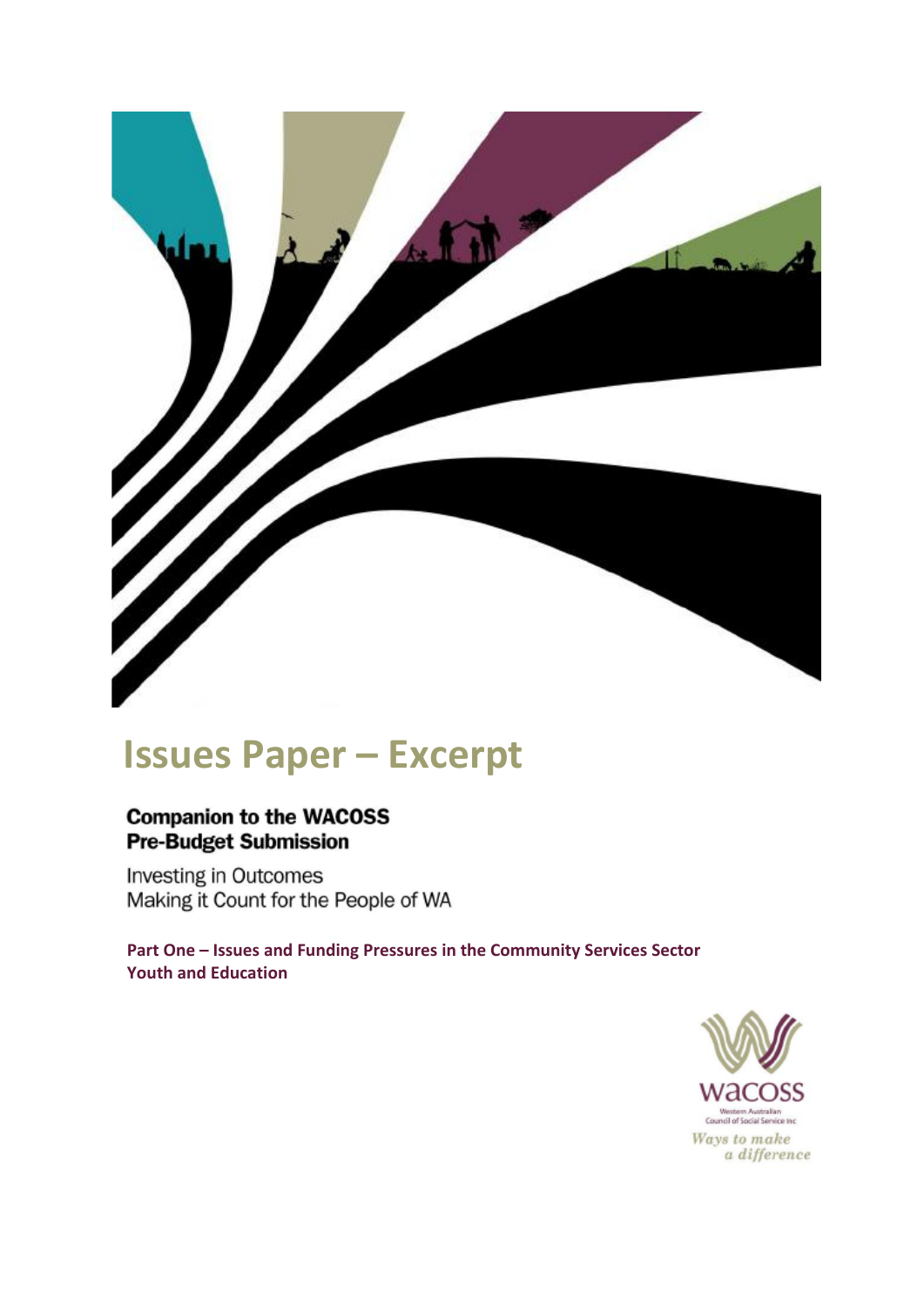Issues Paper- Excerpt

Companion to the WACOSS Pre-Budget Submission *Investing in Outcomes: Making it Count for the People of WA*

*Part One – Issues and Funding Pressures in the Community Services Sector Youth and Education*

Western Australian Council of Social Service City West Lotteries House 2 Delhi St West Perth WA 6005

October 2010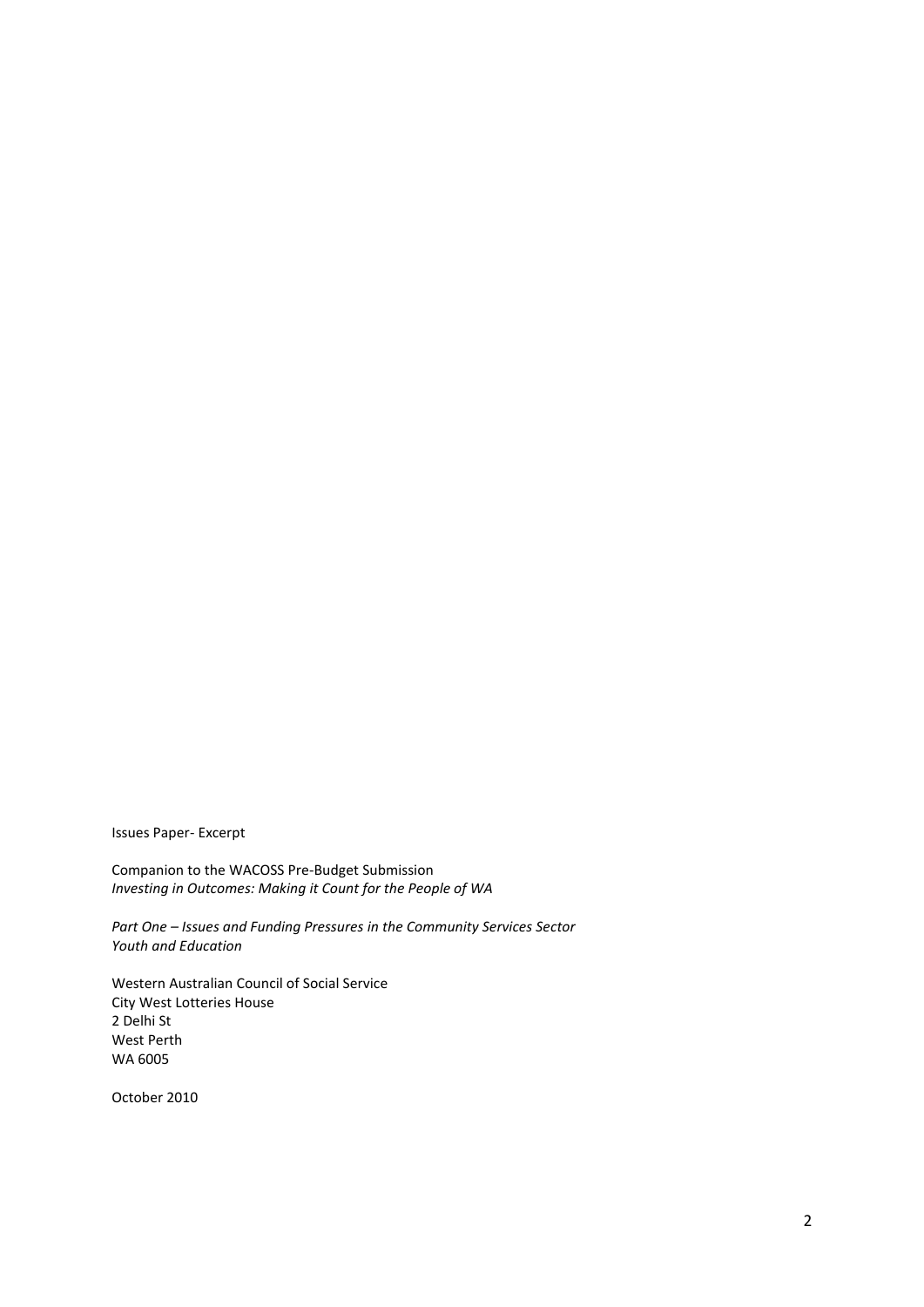# YOUTH AND EDUCATION

#### **Background**

An education is recognised as a key human development indicator and a fundamental economic, social and cultural human right. Article 26, 1&2 of the UN Declaration of Human Rights states:

*Everyone has the right to education…education shall be directed to the full development of the human personality and to the strengthening of respect for human rights and fundamental freedoms. It shall promote understanding, tolerance and friendship among all nations, racial or religious groups.*

Access to a positive educational experience is a vital part of being socially included. All Western Australian children and young people must be able to attend school and achieve the necessary learning base that will enable productive social and economic participation. It is the our nation's best interest to ensure that all children and young people have access to a positive educational experience, whether that be in a traditional school setting or via alternative means.

The need to invest in our education system, and the economic benefits of doing so, is recognised at a Commonwealth level. Australian governments have agreed to work together to develop the skills of the Australian people, in order to ensure the present and future needs of Australian businesses and industries are met.

COAG's Working Group on the Productivity Agenda has acknowledged the impact the education system has on the nation's productivity:

*Substantial reform of Australia's education and training systems is required to boost productivity and participation in the economy, improve human capital outcomes for all Australians and reduce entrenched disadvantage in Indigenous and other communities.<sup>1</sup>*

Looking to the early years of a child's school life, the Australian Early Development Index tells us that 12.2% of WA's children are 'developmentally vulnerable' across two or more of the five domains. These domains are physical health and wellbeing; social competence; emotional maturity; language and cognitive skills (school); and communication skills and general knowledge. Worryingly, this percentage is higher than the ACT, NSW, VIC, SA, and Tasmania.<sup>2</sup>

While most of our children fare well, these statistics tell us that there are some children missing out, and that the education system is not meeting their needs.

The COAG Reform Council's baseline performance report for skills and workforce development found that the "proportion of the working age population with low literacy and numeracy skills decreases as socio-economic status improves. At a national level, 60.0 per cent of working age people in the most disadvantaged socio-economic areas have low literacy skills compared with 29.3 per cent in the least disadvantaged areas. The figures for numeracy are 66.2 per cent and 35.3 per cent respectively."<sup>3</sup>

**.** 

- 2 AEDI *A Snapshot of early Childhood Development* (p.24). See
- [http://video.wch.org.au/aedi/A\\_Snapshot\\_of\\_Early\\_Childhood\\_Development\\_in\\_Australia-](http://video.wch.org.au/aedi/A_Snapshot_of_Early_Childhood_Development_in_Australia-AEDI_National_Report_2009.pdf)[AEDI\\_National\\_Report\\_2009.pdf](http://video.wch.org.au/aedi/A_Snapshot_of_Early_Childhood_Development_in_Australia-AEDI_National_Report_2009.pdf)

 $<sup>1</sup>$  (COAG, 2008d, p. 7).</sup>

<sup>3</sup> National Agreement for Skills and Workforce Development: Baseline performance report for 2008 See [http://www.coagreformcouncil.gov.au/reports/docs/skills\\_workforce\\_agreement\\_report\\_2008\\_exec\\_sum.pdf](http://www.coagreformcouncil.gov.au/reports/docs/skills_workforce_agreement_report_2008_exec_sum.pdf)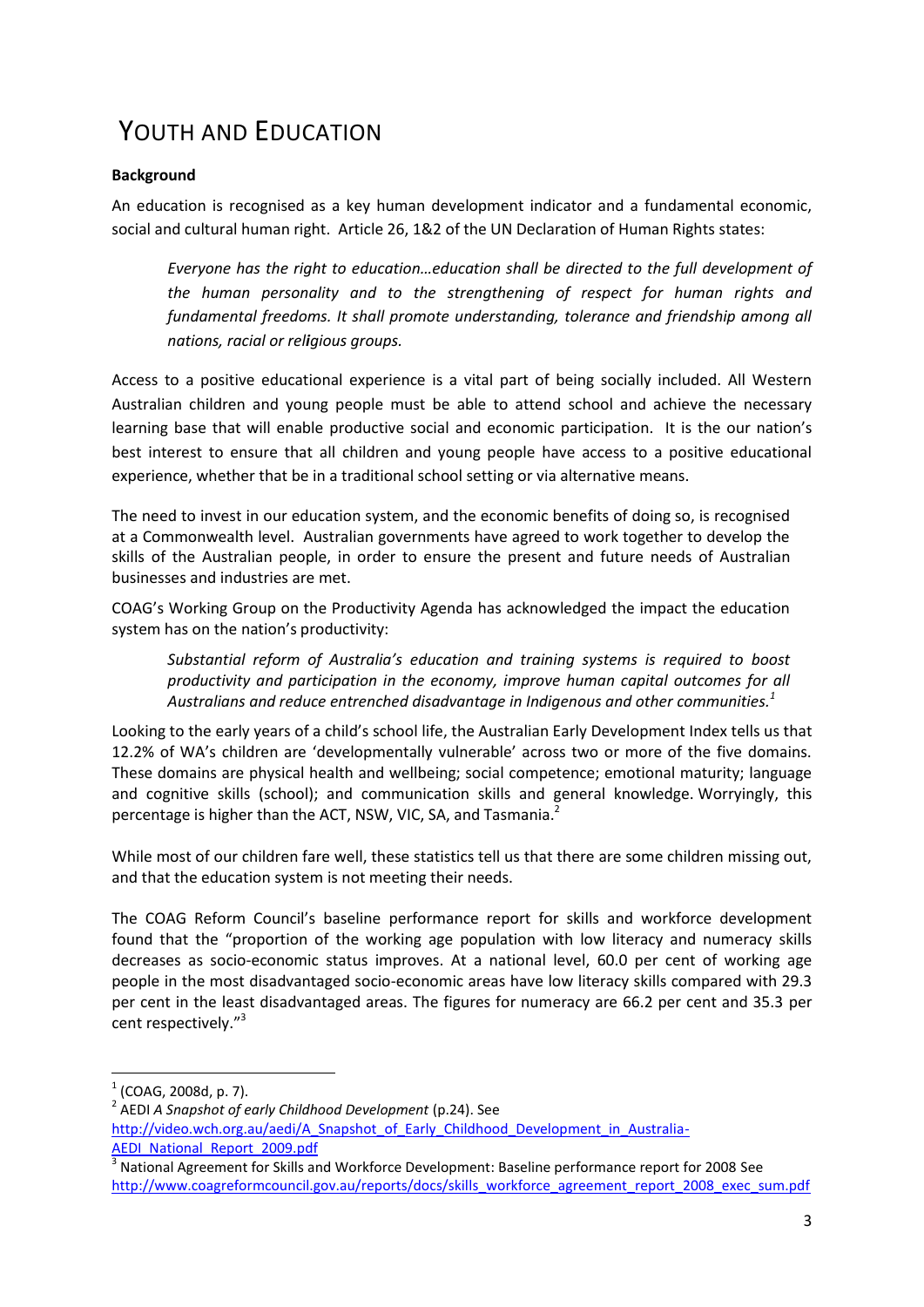Clearly, educational attainment, like many other social indicators, is dependent on socio-economic status, and we must do more for those children and young who are vulnerable and at risk of disengaging with the school system.

#### **Issues**

#### *Support for at-risk young people in WA high schools*

Anecdotal evidence and youth worker testimonies indicate that young people perceive youth workers differently to other trained professional adults in the school environment. Because of this, youth workers are often able to access, build relationships with, and serve young people in ways that many school counsellors, psychologists and chaplains cannot. They may point young people to a range of services that address problems in a holistic way, such as counselling; health and employment services; accommodation and financial services; and other NGOs. While WACOSS understands the Federal Government's 'Youth Connections' program has the potential to fill some of this service gap, the new service model requires four types of services to be delivered within one program, so capacity is limited. In the West Coast region, for example, Youth Connections funding only allows for the appointment of two youth workers to work in 52 schools.

From 2011, each public school will be allocated a notional entitlement to a school psychologist through an open, transparent and equitable resource allocation formula that takes account of the size and complexity of each school. School psychologists within a region will then be allocated to schools or networks of schools.<sup>4</sup>

WACOSS recommends that youth workers are provided to each school in the same way that school psychologists are. Ideally, these two support staff would be part of a suite of supports provided at each school, including:

- Nurse
- Chaplain
- Psychologist
- Youth Worker
- Aboriginal Liaison
- CaLD Liaison

**.** 

#### *Support for young people who have disengaged from the school system*

As well as support in the school environment, there must also be acknowledgement of the fact that some young people will disengage with the school system, for a variety of reasons. In 2011, there will be eight education regions across Western Australia. In each region, there will be up to 75 networks, each with up to 20 schools, both primary and secondary. Network Principals will support these networks. The regions are:

<sup>&</sup>lt;sup>4</sup>Department of Education. School and You. School Psychologist information. See [http://det.wa.edu.au/schoolsandyou/detcms/navigation/shaping-our-schools/new-education-networks-and](http://det.wa.edu.au/schoolsandyou/detcms/navigation/shaping-our-schools/new-education-networks-and-regions/?oid=MultiPartArticle-id-10391840#toc8)[regions/?oid=MultiPartArticle-id-10391840#toc8](http://det.wa.edu.au/schoolsandyou/detcms/navigation/shaping-our-schools/new-education-networks-and-regions/?oid=MultiPartArticle-id-10391840#toc8)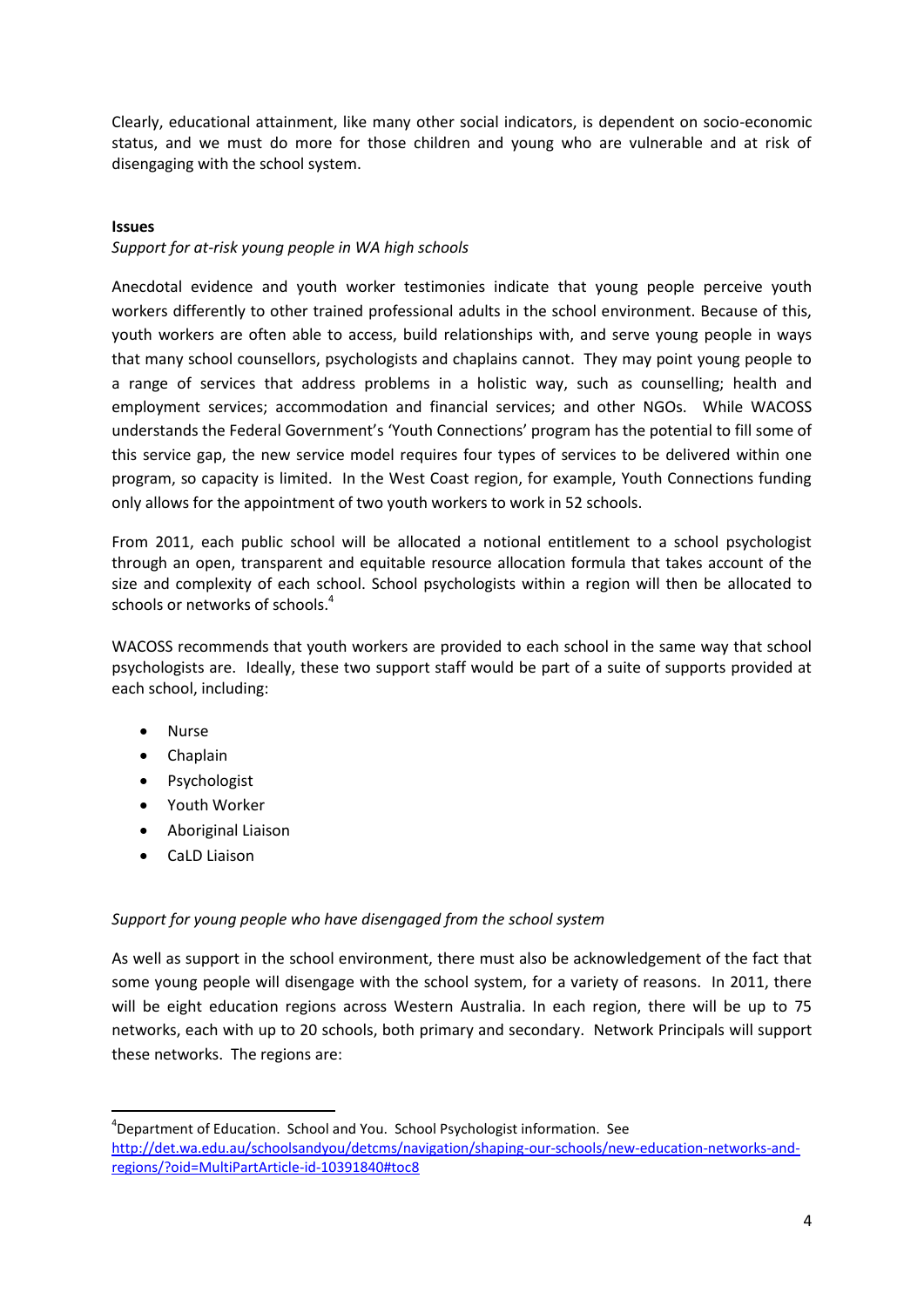- North Metro
- South Metro
- Kimberley
- Pilbara
- Midwest
- Wheatbelt
- Southwest
- Goldfields

It is unclear what impact the changes to the education system will have, especially in terms of how at-risk young people can remain engaged in the education process. While there has been an assurance that there will be more support available to schools, it is up to independent decision makers within the school environment to determine which kinds of supports they require. However, with a fewer number of education regions taking in a greater number of schools, it is highly likely that many young people will fall through the cracks.

The Federal Government's Youth Connections program provides funding to 14 service providers across the state, to deliver four different service models. In WA, Youth Connections Providers must offer a mix of community based learning programs, as well as an intensive case management, youthfocused outreach service. WA's funding allocation from the Commonwealth to deliver Youth Connections is \$7.4M, meaning each provider receives approximately \$500,000, if allocated evenly.

WACOSS feels that alternative education programs are a vital means of ensuring that vulnerable young people who disengage from the education system can still achieve educational attainment. Currently, service providers tell us that this issue is particularly relevant for young men people leaving care around the age of 15 years old. Often they are exiting the system with no prosects or possibility of attending school or TAFE, getting a job, or accessing housing.

Helping young people to break down these barriers increases self-esteem and personal responsibility, and encourages them to make a valuable contribution to their community through successful education and employment. This kind of intensive, personalised support can have positive outcomes over a number of social indicators. Researchers of a Philadelphia-based mentoring program<sup>5</sup> found that after 18 months of spending time in a mentoring relationship, young people were:

- 46% less likely to begin using illegal drugs;
- 52% less likely to skip school;
- 27% less likely to begin using alcohol;
- 37% less likely to skip a class;

**.** 

- **More confident of their performance in school work;**
- **•** One-third less likely to assault someone; and
- Getting along better with their families.

<sup>5</sup> Tierney, J.P., Grossman, J.B., and Resch, N.L. (1995). *Making a Difference: An Impact Study of Big Brothers Big Sisters***.** Philadelphia: Public/Private Ventures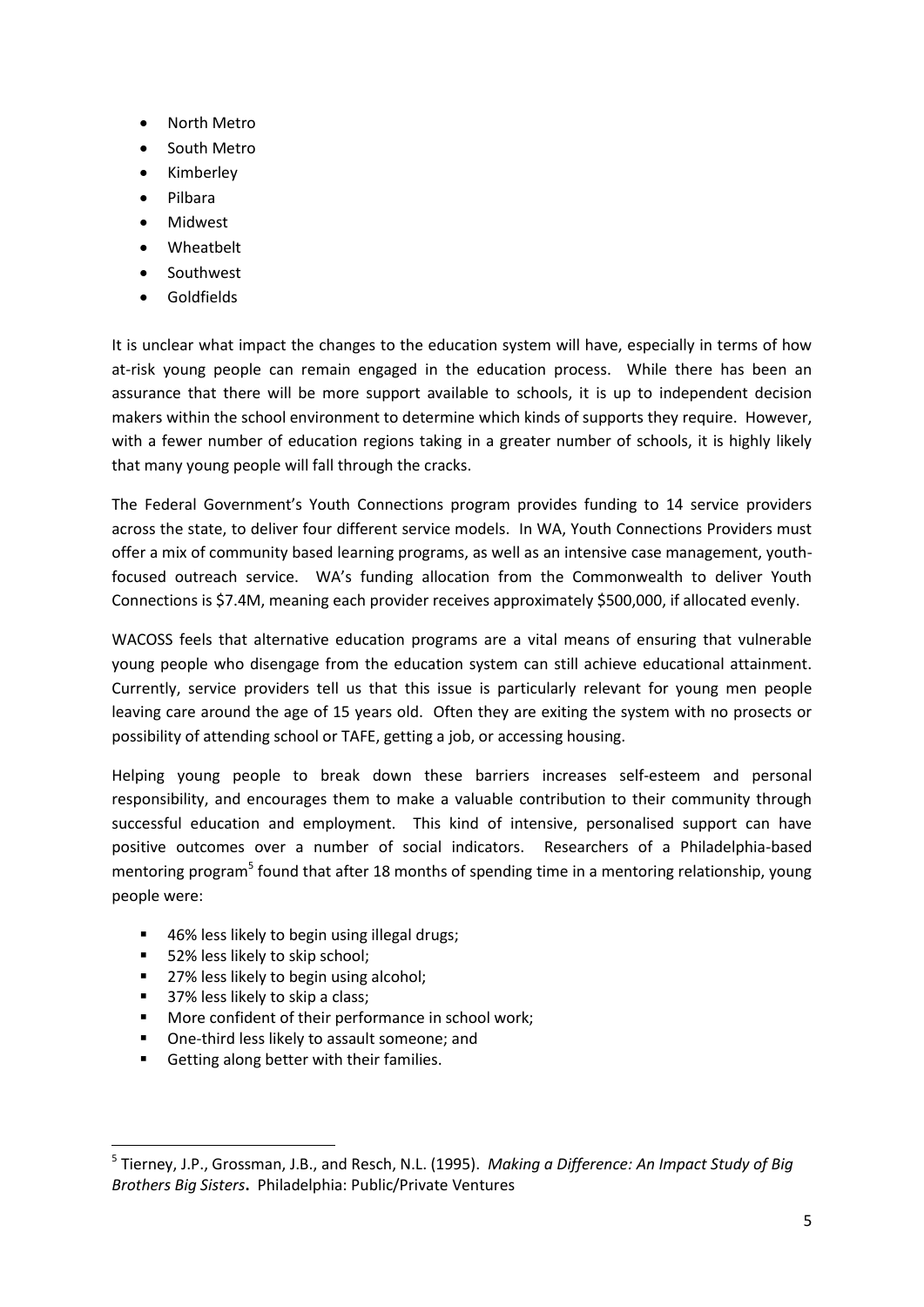At the local level, the Youth Futures, COMET program and Communicare's VIP Plus are just two examples of successful programs for at-risk young people that exist across the State.

WACOSS recommends that, as a minimum, the State Government through the Department of Education and Training provide funding for alternative education programs to operate for at-risk young people in each of the eight new 'education regions' across WA. State funding would give greater capacity to community agencies delivering these services and others though the Youth Connections programs.

#### *Young mothers*

Young mothers face a challenging set of obstacles across a range of social indicators, especially when trying to continue their education. They are more likely to be single, to smoke, and to be living in an area of socioeconomic disadvantage.<sup>6</sup> Their pregnancies are associated with fewer antenatal visits and carry a higher risk of medical complications. However, if appropriate support services exist, it is likely that outcomes across these indicators for teen mothers and their children will improve. Young mothers may require a variety of supports, which include but are not limited to:

- Support to complete their education, as well as parenting assistance and counselling or referral services;
- Expansion of childcare facilities in existing programs; and
- Alternative transport to provide for young mothers who cannot easily access vehicles or public transport networks.

While a range of community sector agencies run many excellent programs, funding is constantly required to expand services to all teenage parents who need it, wherever they might be across the State. Investing in alternative education and other supports for young mothers now will mitigate the drive into higher costs later. Children who are raised happy and healthy are less at risk of coming in contact with the justice and state care systems, and more likely to be able to access education and employment opportunities.

### *Inclusive schools*

**.** 

Education on social issues, which can often be sensitive in nature, needs to be honest, frank and realistic. Good examples are in sex and drug education. There needs to be more awareness of social issues more broadly within a school setting, including:

- Carers;
- Same sex attracted young people;
- Refugees and other CaLD issues;
- Young parents;
- Children and young people in care;

<sup>&</sup>lt;sup>6</sup> A compendium of social inclusion indicators, Australian Social Inclusion Board indicators working *group*, Commonwealth of Australia, 2009, p. 72